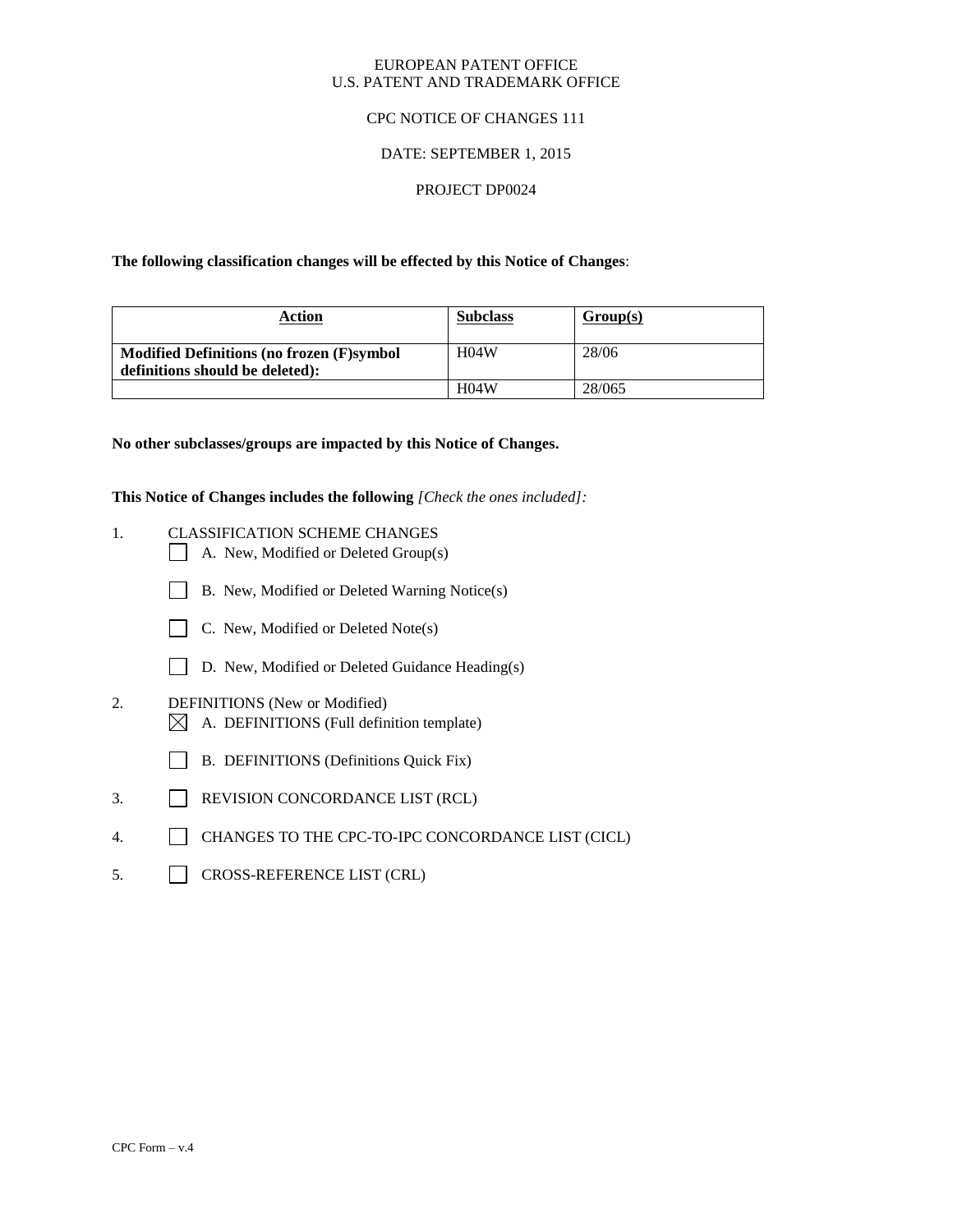## CPC NOTICE OF CHANGES 111

DATE: SEPTEMBER 1, 2015

PROJECT DP0024

# **2. A. DEFINITIONS (i.e. new or modified)**

# **H04W28/06**

**Replace**: The Definition statement with the following:

*This subclass/group covers:*

Techniques or arrangements whereby the amount of information transmitted over a wireless link is optimized by:

- Reducing the amount of associated control information.
- Performing information sizing across a wireless interface, e.g. adapting the length of a packet to carry one or more information blocks without bit stuffing.
- Discarding information.

**Replace**: The References relevant section with the following:

*This subclass/group does not cover:*

| Systems modifying transmission characteristic according to link | H04L1/0007 |
|-----------------------------------------------------------------|------------|
| quality by modifying the frame length                           |            |
| Dynamic adaptation of the packet size for flow control or       | H04L47/365 |
| congestion control                                              |            |

**Replace**: The Informative references section with the following:

| Protocols for data compression not specifically aiming the       | H04L69/04  |
|------------------------------------------------------------------|------------|
| wireless interface                                               |            |
| Compression; Expansion; Suppression of unnecessary data,         | H03M7/30   |
| e.g. redundancy reduction                                        |            |
| Customizing content of application services or information       | H04W4/18   |
| format or content conversion, e.g. adaptation by the network of  |            |
| the transmitted or received information for the purpose of       |            |
| wireless delivery to users or terminals                          |            |
| High level architectural aspects of 7-layer open systems         | H04L69/32  |
| interconnection [OSI] type protocol stacks                       |            |
| Systems modifying transmission characteristics according to link | H04L1/0014 |